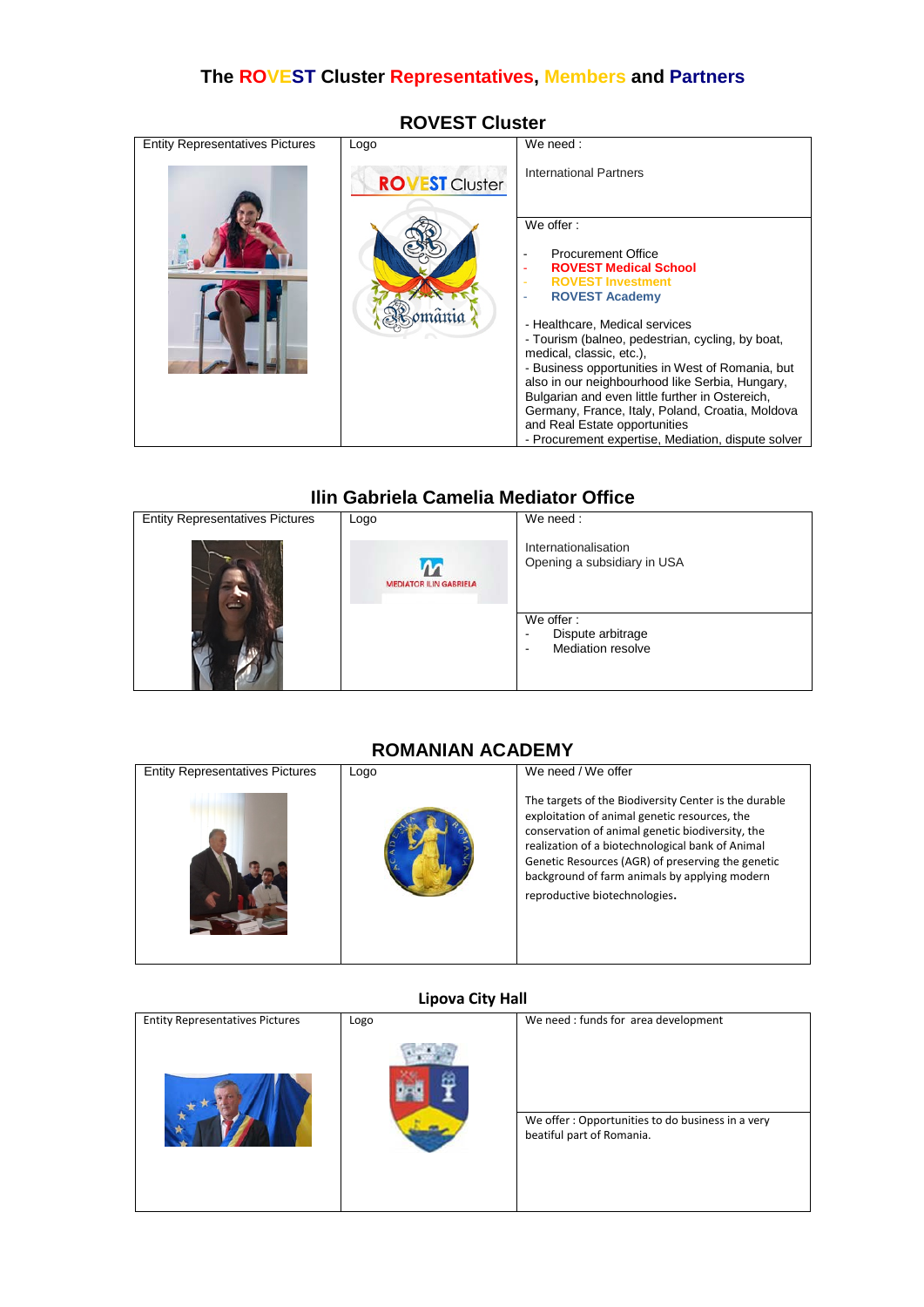#### **ROMANIAN UNION FOR PROCUREMENT PROFESSIONALS**

| <b>Entity Representatives Pictures</b> | Logo                                                                                            | We need:                                                                                                         |
|----------------------------------------|-------------------------------------------------------------------------------------------------|------------------------------------------------------------------------------------------------------------------|
|                                        | <b>Seap</b><br>sn-seap.ro                                                                       | International partnerships.                                                                                      |
|                                        | <b>Sindicatul National S.E.A.P.</b><br>al Specialiștilor Experți în<br><b>Achiziții Publice</b> | We offer:<br>- procurement understanding in Danube Region based<br>on EU Directives<br>- procurement consultancy |

#### **STEINBEIS TRANSFER MANAGEMENT - New York**

| <b>Entity Representatives Pictures</b> | Logo                       | We need:                                                                                                       |
|----------------------------------------|----------------------------|----------------------------------------------------------------------------------------------------------------|
|                                        | inbeis Transfer Management | International parnerships.                                                                                     |
|                                        |                            | We offer:                                                                                                      |
|                                        |                            | Our range of services goes far beyond ordinary                                                                 |
|                                        |                            | consultations. We don't merely tell you what to do.<br>We are more likely to take an active part in joint work |
|                                        |                            | on your project – purposefully and efficiently.                                                                |
|                                        |                            | Due to the fact that the needs of Romanian and                                                                 |
|                                        |                            | foreign companies differ, we will demonstrate our                                                              |
|                                        |                            | offer of services in two directions: services for                                                              |
|                                        |                            | Romanian enterprises and services for foreign                                                                  |
|                                        |                            | enterprises.                                                                                                   |

## **ROMANIA – ISRAEL Chamber of Commerce**

| <b>Entity Representatives Pictures</b> | Logo                  | We need / we offer :                                                                                                     |
|----------------------------------------|-----------------------|--------------------------------------------------------------------------------------------------------------------------|
|                                        | <b>ROMANIA ISRAEL</b> | Most of all, the Chamber is serving as a partner for<br>facilitating economic growth, increase number of                 |
|                                        |                       | working positions with support from business<br>community and helps to reach the objectives of all<br>business partners. |
|                                        |                       | <b>Mission Statement:</b>                                                                                                |
|                                        |                       | Our mission is to promote two-way trade and<br>encourage investments by helping both companies                           |
|                                        |                       | and individuals to access each other country market.                                                                     |

**PCT**

| <b>Entity Representatives Pictures</b> | Logo | We need :<br>Local development using direct placements;                                                                                                                                                                                                                                                                                             |
|----------------------------------------|------|-----------------------------------------------------------------------------------------------------------------------------------------------------------------------------------------------------------------------------------------------------------------------------------------------------------------------------------------------------|
|                                        |      | We offer:<br>- fulfiling sustanable partnerships with other public or<br>private entities in order to improve the economical<br>growth and life quality for the residents of Timisoara's<br>Growth Pole:<br>- advisory activities in order to find local opportunities<br>and facilities on purpose in investments in production<br>and/or services |